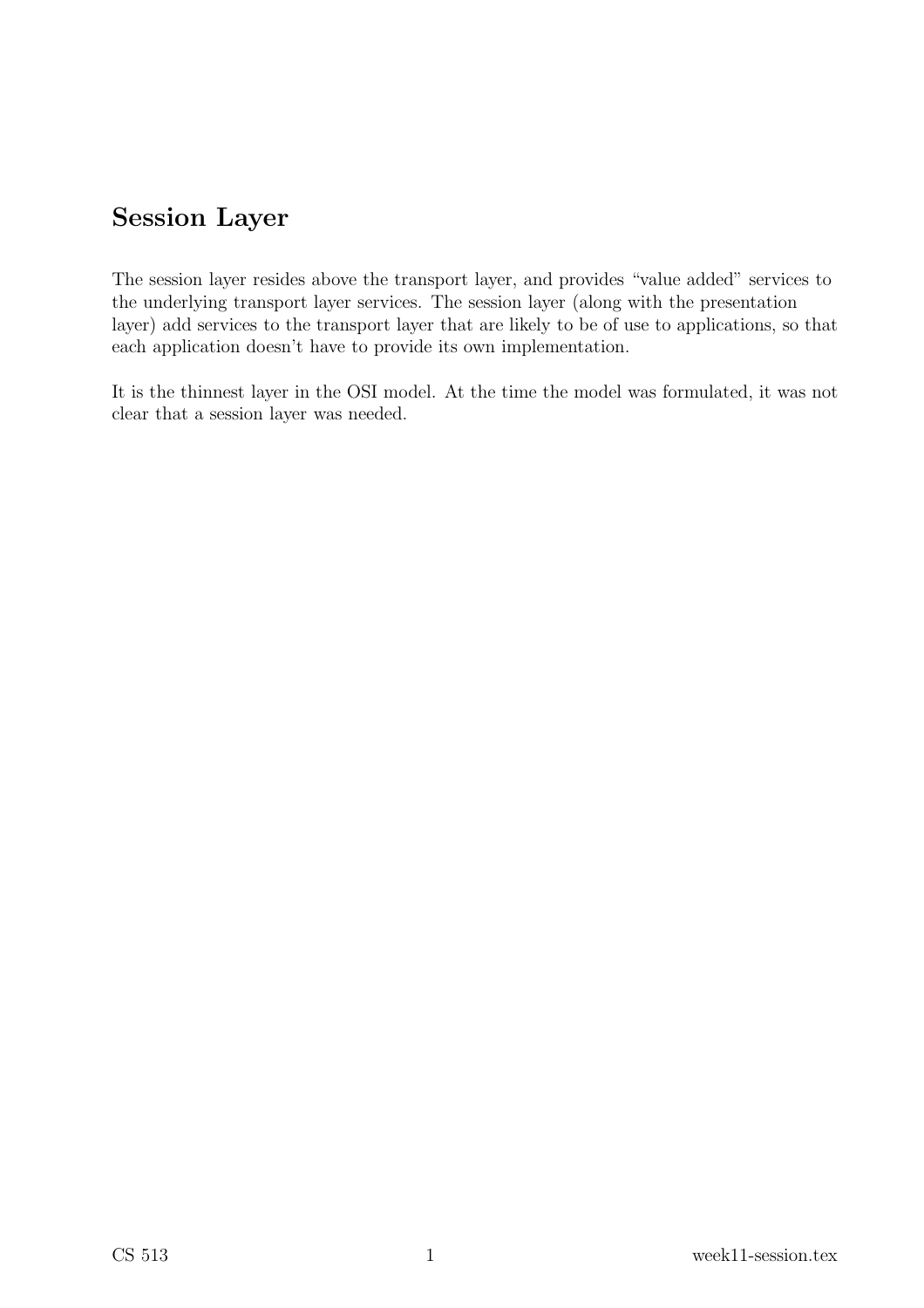The session layer provides the following services:

Dialog management: Deciding whose turn it is to talk. Some applications operate in half-duplex mode, whereby the two sides alternate between sending and receiving messages, and never send data simultaneously.

In the ISO protocols, dialog management is implemented through the use of a *data* token. The token is sent back and forth, and a user may transmit only when it possesses the token.

Synchronization: Move the two session entities into a known state.

The transport layer handles only communication errors, synchronization deals with upper layer errors. In a file transfer, for instance, the transport layer might deliver data correctly, but the application layer might be unable to write the file because the file system is full.

Users can split the data stream into *pages*, inserting *synchronization points* between each page. When an error occurs, the receiver can resynchronize the state of the session to a previous synchronization point. This requires that the sender hold data as long as may be needed.

Synchronization is achieved through the use of sequence numbers. The ISO protocols provide both major and minor synchronization points. When resynchronizing, one can only go back as far as the previous major synchronization point. In addition, major synchronization points are acknowledged through explicit messages (making their use expensive). In contrast, minor synchronization points are just markers.

Activity management: Allow the user to delimit data into logical units called activities. Each activity is independent of activities that come before and after it, and an activity can be processed on its own.

Activities might be used to delimit files of a multi-file transfer.

Activities are also used for quarantining, collecting all the messages of a multi-message exchange together before processing them. The receiving application would begin processing messages only after all the messages had arrived. This provides a way of helping insure that all or none of a set of operations are performed.

For example, a bank transaction may consist of locking a record, updating a value, and then unlocking the record. If an application processed the first operation, but never received the remaining operations (due to client or network failures), the record would remain locked forever. Quarantining addresses this problem.

Exception handling: A General purpose mechanism for reporting errors.

Note: The TCP/IP protocols do not include a session layer at all.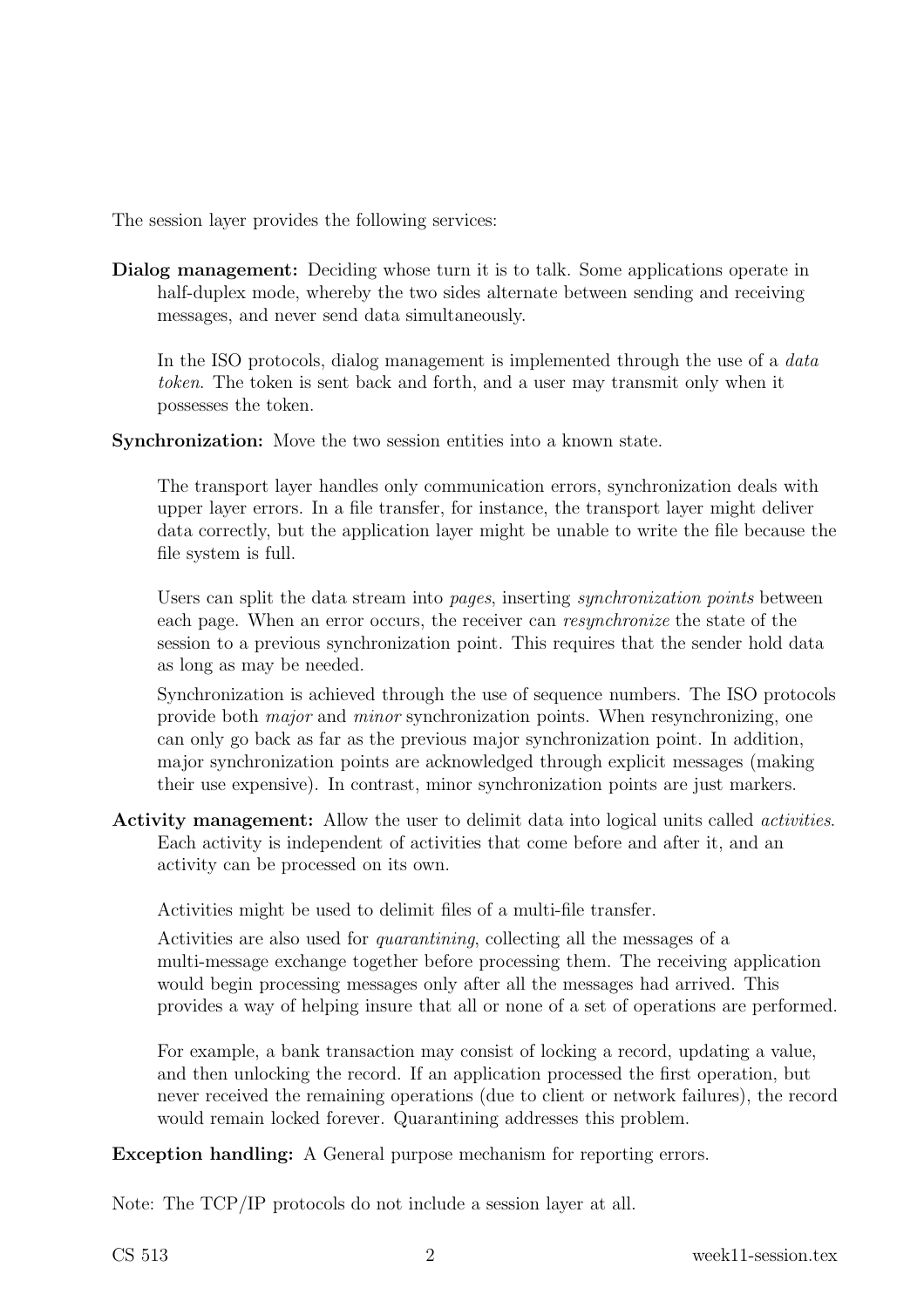## Remote Procedure Call (RPC)

Remote Procedure Call (RPC) provides a different paradigm for accessing network services. Instead of accessing remote services by sending and receiving messages, a client invokes services by making a local procedure call. The local procedure hides the details of the network communication.

When making a remote procedure call:

- 1. The calling environment is suspended, procedure parameters are transferred across the network to the environment where the procedure is to execute, and the procedure is executed there.
- 2. When the procedure finishes and produces its results, its results are transferred back to the calling environment, where execution resumes as if returning from a regular procedure call.

The main goal of RPC is to hide the existence of the network from a program. As a result, RPC doesn't quite fit into the OSI model:

- 1. The message-passing nature of network communication is hidden from the user. The user doesn't first open a connection, read and write data, and then close the connection. Indeed, a client often doesn not even know they are using the network!
- 2. RPC often omits many of the protocol layers to improve performance. Even a small performance improvement is important because a program may invoke RPCs often. For example, on (diskless) Sun workstations, every file access is made via an RPC.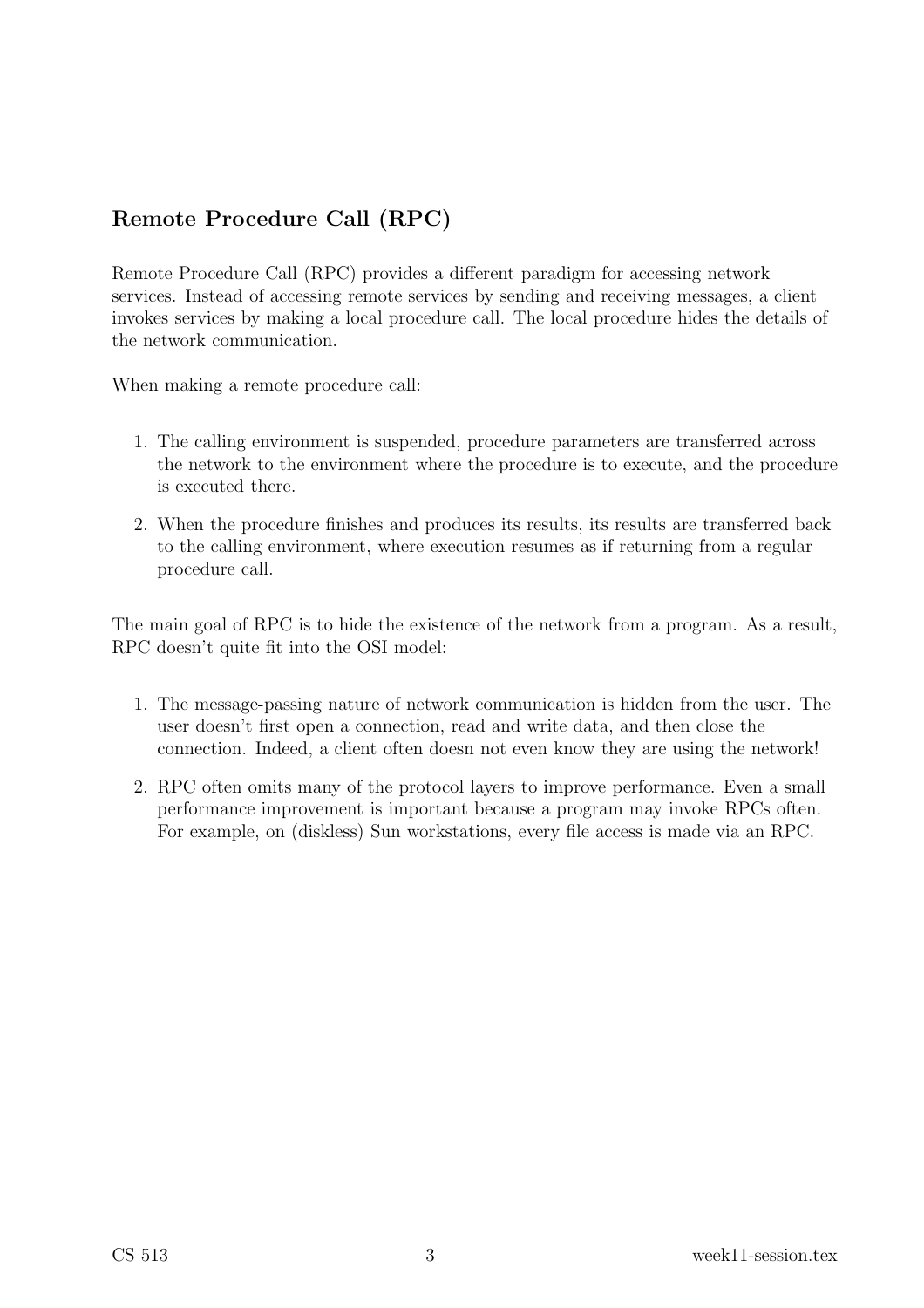RPC is especially well suited for client-server (e.g., query-response) interaction in which the flow of control alternates between the caller and callee. Conceptually, the client and server do not both execute at the same time. Instead, the thread of execution jumps from the caller to the callee and then back again. The following steps take place during an RPC:

- 1. A client invokes a client stub procedure, passing parameters in the usual way. The client stub resides within the client's own address space.
- 2. The client stub marshalls the parameters into a message. Marshalling includes converting the representation of the parameters into a standard format, and copying each parameter into the message.
- 3. The client stub passes the message to the transport layer, which sends it to the remote server machine.
- 4. On the server, the transport layer passes the message to a server stub, which demarshalls the parameters and calls the desired server routine using the regular procedure call mechanism.
- 5. When the server procedure completes, it returns to the server stub (e.g., via a normal procedure call return), which marshalls the return values into a message. The server stub then hands the message to the transport layer.
- 6. The transport layer sends the result message back to the client transport layer, which hands the message back to the client stub.
- 7. The client stub demarshalls the return parameters and execution returns to the caller.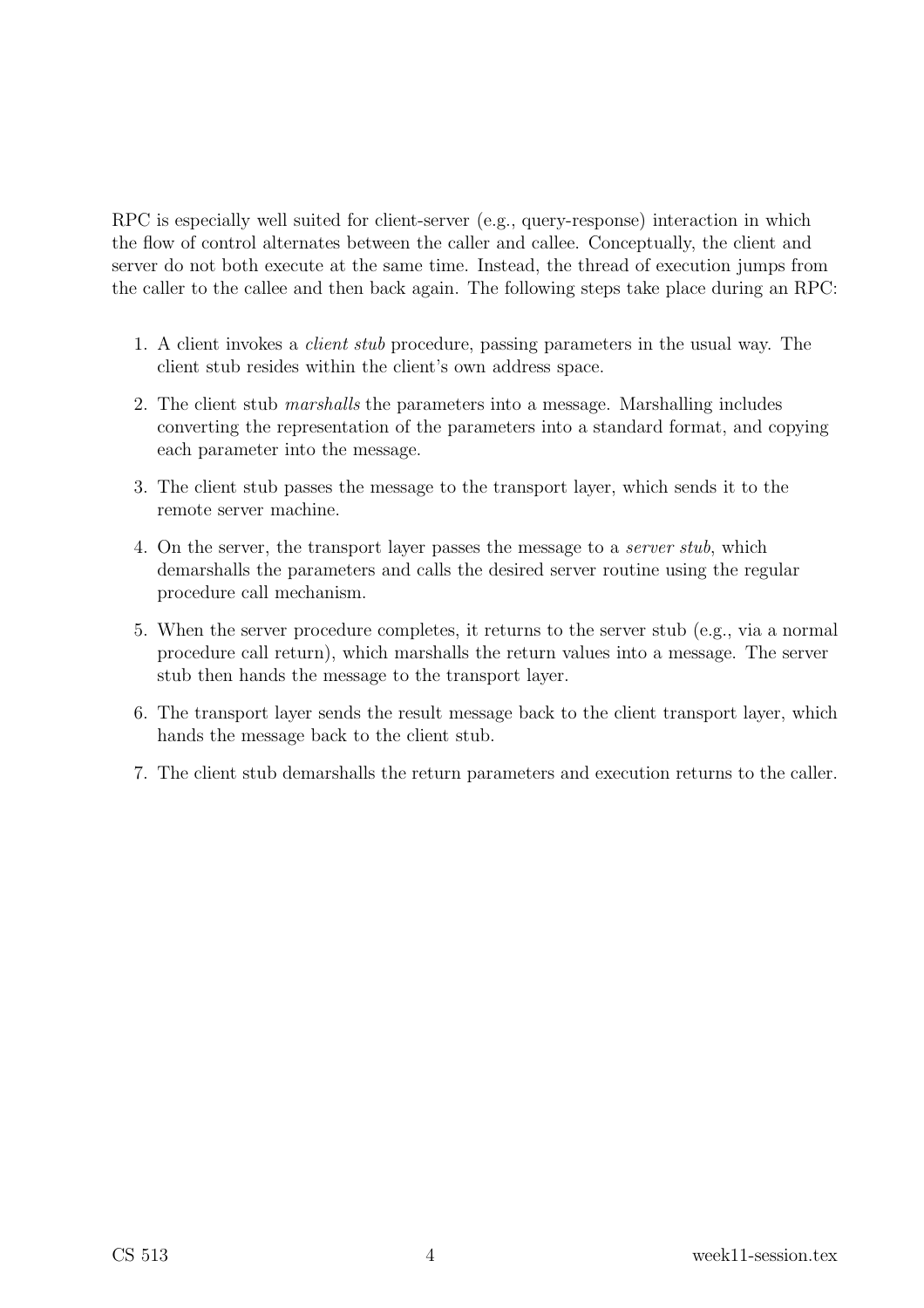#### RPC Issues

Issues that must be addressed:

Marshalling: Parameters must be marshalled into a standard representation.

Parameters consist of simple types (e.g., integers) and compound types (e.g., C structures or Pascal records). Moreover, because each type has its own representation, the types of the various parameters must be known to the modules that actually do the conversion. For example, 4 bytes of characters would be uninterpreted, while a 4-byte integer may need to the order of its bytes reversed.

Semantics: *Call-by-reference* not possible: the client and server don't share an address space. That is, addresses referenced by the server correspond to data residing in the client's address space.

One approach is to simulate call-by-reference using copy-restore. In copy-restore, call-by-reference parameters are handled by sending a copy of the referenced data structure to the server, and on return replacing the client's copy with that modified by the server.

However, copy-restore doesn't work in all cases. For instance, if the same argument is passed twice, two copies will be made, and references through one parameter only changes one of the copies.

**Binding:** How does the client know *who* to call, and *where* the service resides?

The most flexible solution is to use *dynamic binding* and find the server at run time when the RPC is first made. The first time the client stub is invoked, it contacts a name server to determine the transport address at which the server resides.

**Transport protocol:** What transport protocol should be used?

Exception handling: How are errors handled?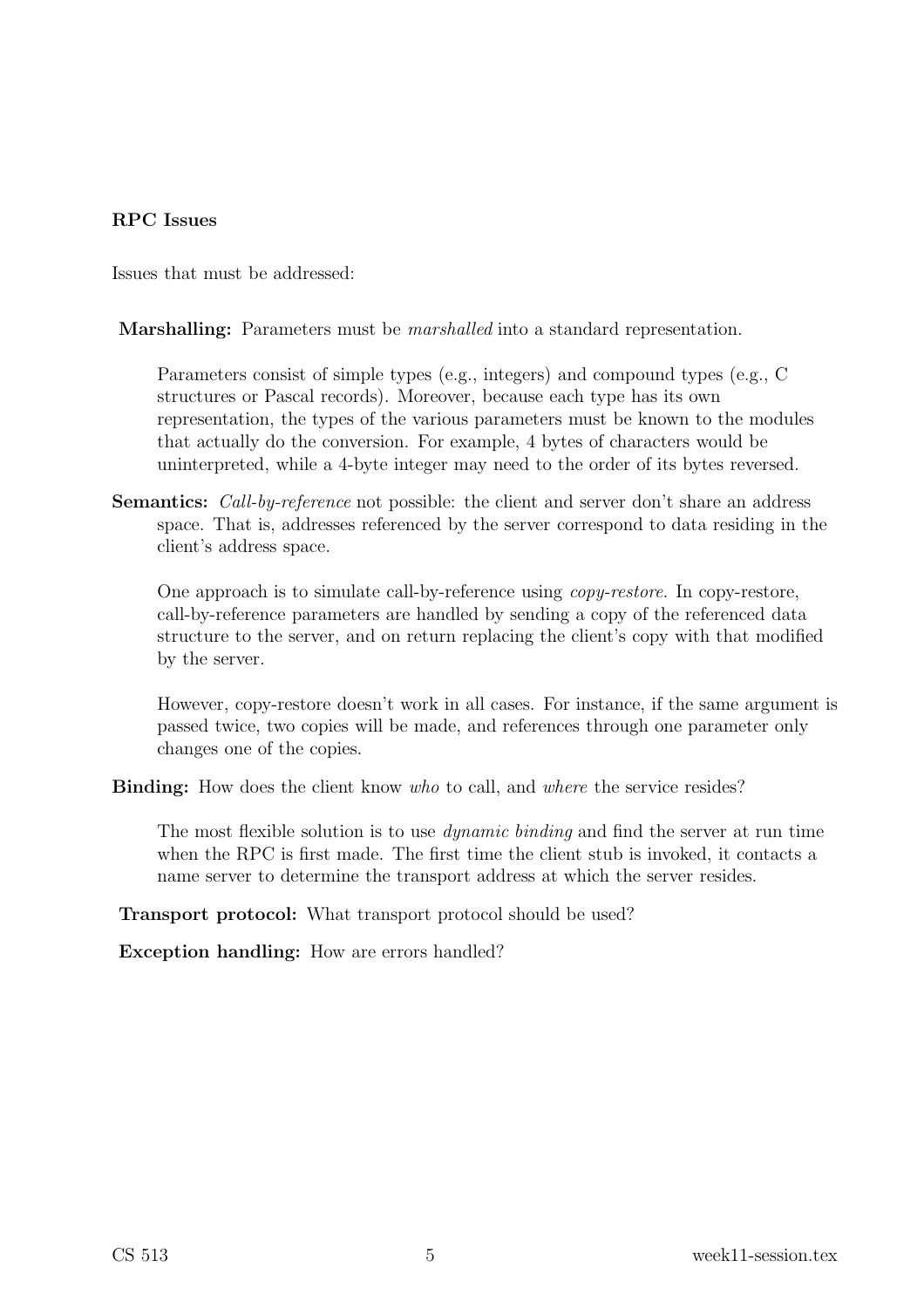#### Binding

We'll examine one solution to the above issues by considering the approach taken by Birrell and Nelson [?]. Binding consists of two parts:

Naming refers to what service the client wants to use.

In B&N, remote procedures are named through *interfaces*. An interface uniquely identifies a particular service, describing the types and numbers of its arguments. It is similar in purpose to a type definition in programming languauges.

For example, a "phone" service interface might specify a single string argument that returns a character string phone number.

Locating refers to finding the transport address at which the server actually resides. Once we have the transport address of the service, we can send messages directly to the server.

In B&N's system, a server having a service to offer *exports* an interface for it. Exporting an interface registers it with the system so that clients can use it.

A client must import an (exported) interface before communication can begin. The export and import operations are analogous to those found in object-oriented systems.

Interface names consists of two parts:

- 1. A unique type specifies the interface (service) provided. Type is a high-level specification, such as "mail" or "file access".
- 2. An *instance* specifies a particular server offering a type (e.g., "file access on  $wpi$ ").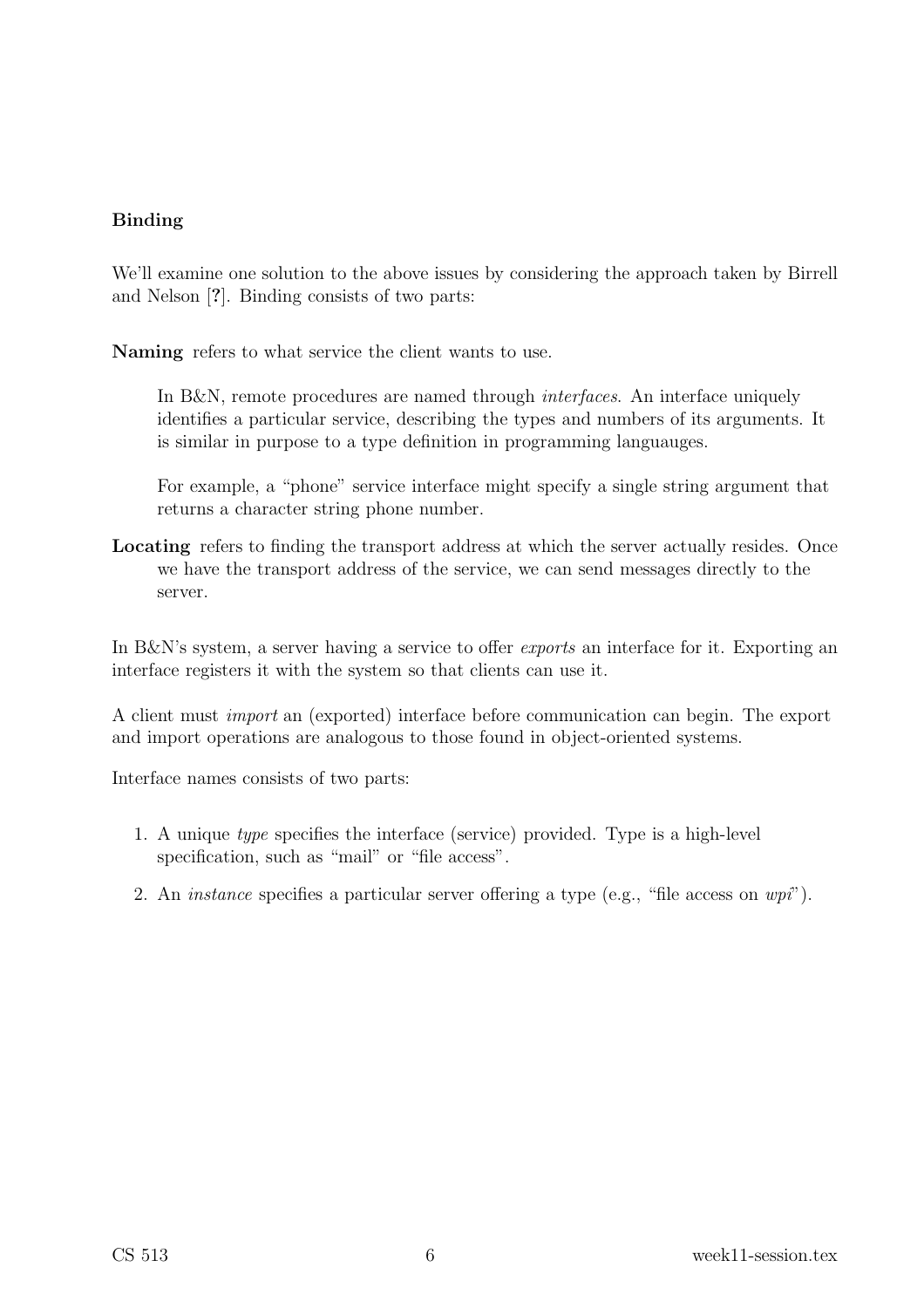#### Name Server

B&N's RPC system was developed as part of a distributed system called Grapevine. Grapevine was developed at Xerox by the same research group the developed the Ethernet.

Among other things, Grapevine provides a distributed, replicated database, implemented by servers residing at various locations around the internet.

Clients can query, add new entries or modify existing entries in the database.

The Grapevine database maps character string keys to entries called RNames. There are two types of entries:

- Individual: A single instance of a service. Each server registers the transport address at which its service can be accessed and every instance of an interface is registered as an individual entry. Individual entries map instances to their corresponding transport addresses.
- Group: The type of an interface, which consists of a list of individual RNames. Group entries contain RNames that point to servers providing the service having that group name. Group entries map a type (interface) to a set of individual entries providing that service.

For example, if *wpi* and *bigboote* both offered file access, the group entry "file access" would consists of two individual RNames, one for *wpi* and *bigboote's* servers.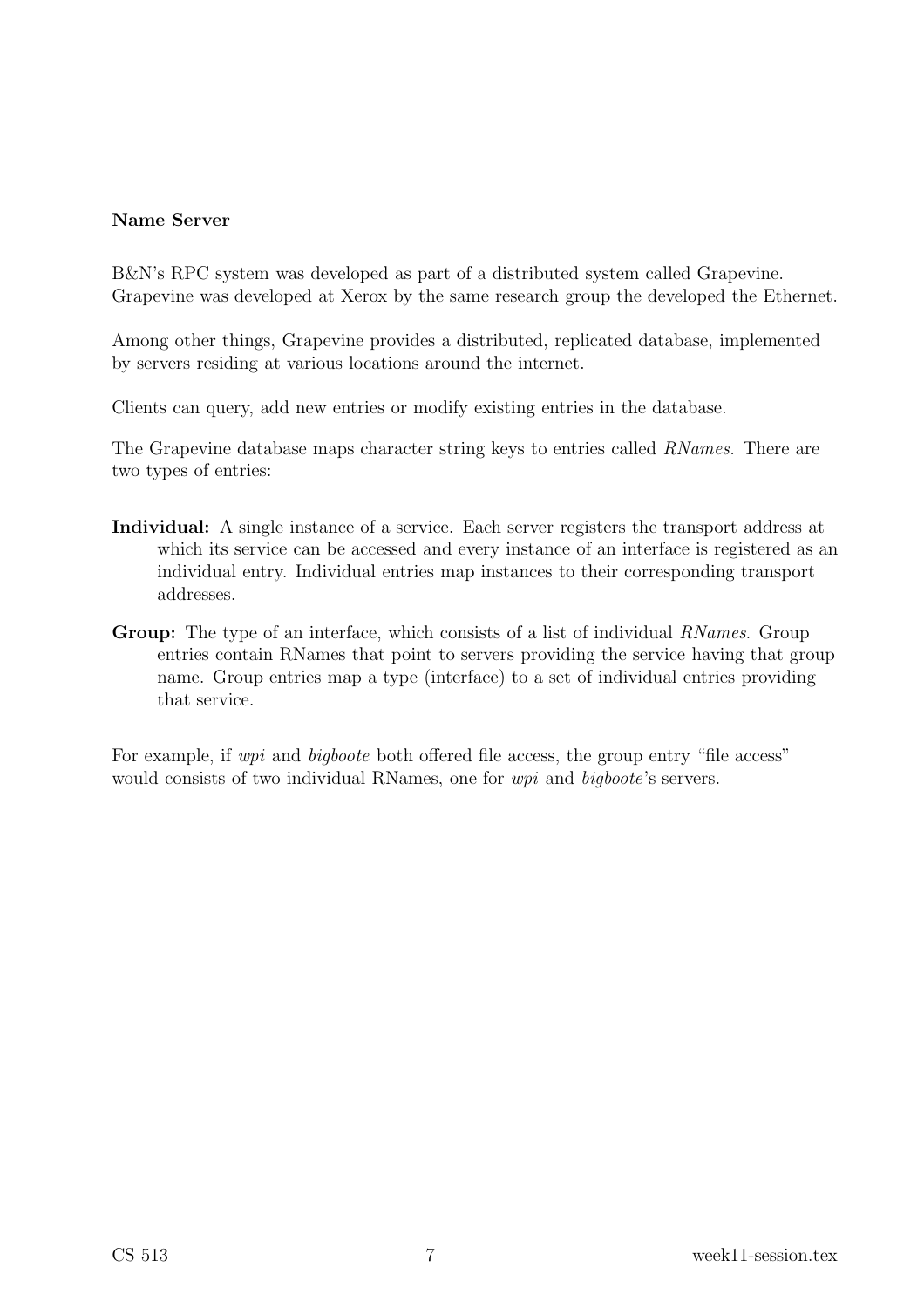#### Service Interface Export/Import

When a server wishes to export an interface:

- 1. It calls its server stub, which then calls Grapevine, passing it the type and instance of the service it wishes to register. Once the interface has been registered with Grapevine, it can be imported by the client. Note: Grapevine insures that both an individual and a group entry has been established for the exported service.
- 2. The server stub then records information about the instance in an internal export table.

In B&N, there is one export table per machine, containing entries for all currently exported interfaces. This table is used to map incoming RPC request messages to their corresponding server procedure.

3. Each entry in the export table contains:

a unique identifier that identifies that interface, and

a pointer to the server stub that should be called to invoke the interface service. The unique identifier is never reused. If the server crashes and restarts, new identifiers are used.

The client binds to an exported service as follows:

- 1. The client stub calls the Grapevine database to find an instance of the desired type.
- 2. The database server returns the desired group entry, and the client chooses one of the individual servers.
- 3. The client stub sends a message to the selected server stub asking for information about that instance.
- 4. The server stub returns the unique identifier and index of the appropriate export table entry. The client saves the [identifier, index] pair as it will need it when actually making an RPC.
- 5. The client is now ready to actually call the remote procedure:
	- (a) The client sends the export table index and the unique identifier together with the parameters of the call to the server.
	- (b) Upon receipt of a message, the server stub uses the table index contained in the message to find the appropriate entry in its export table.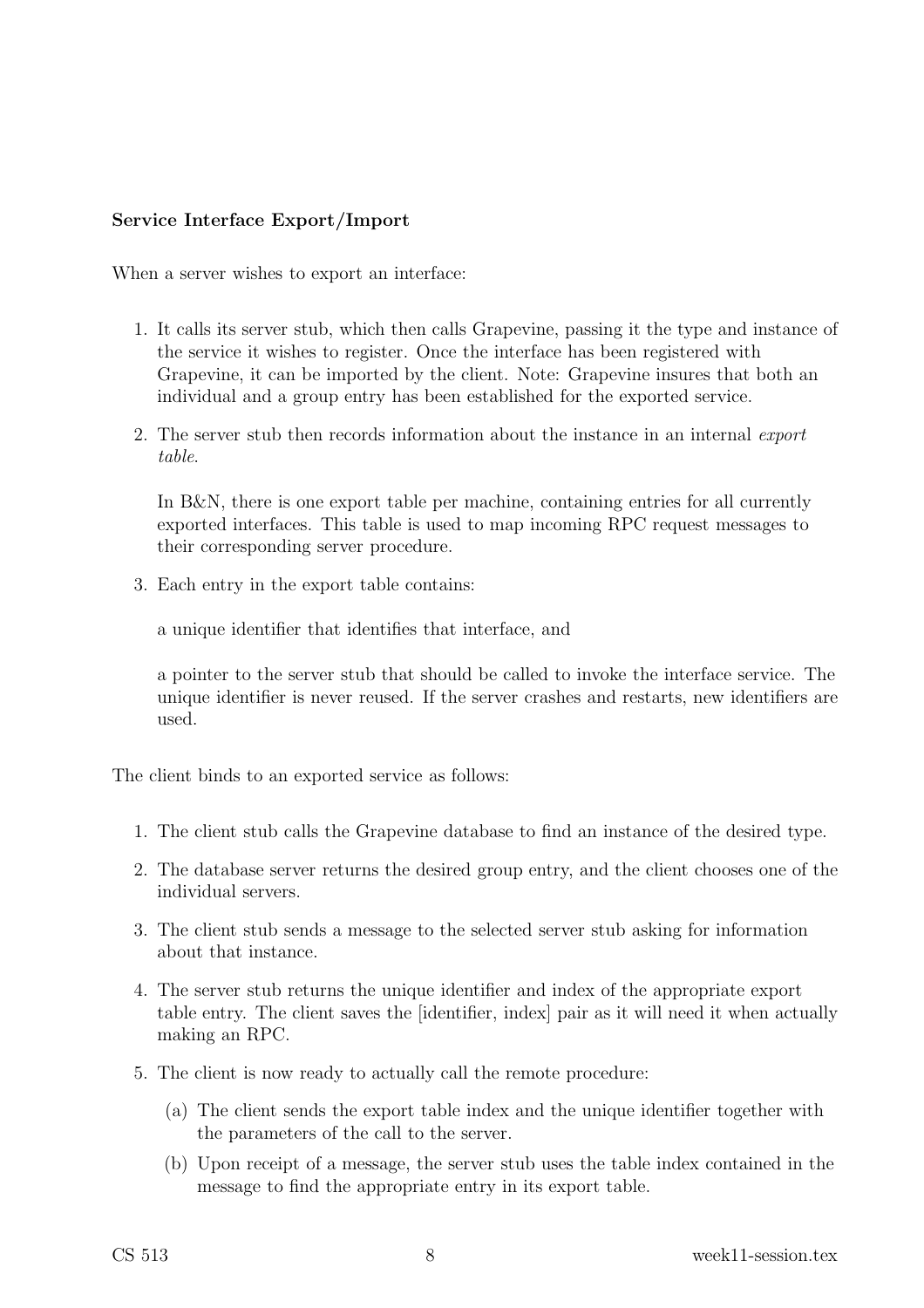(c) The server stub then compares the provided identifier with the one in the table. If they differ, reject the procedure call as invalid.

Otherwise call the server stub procedure.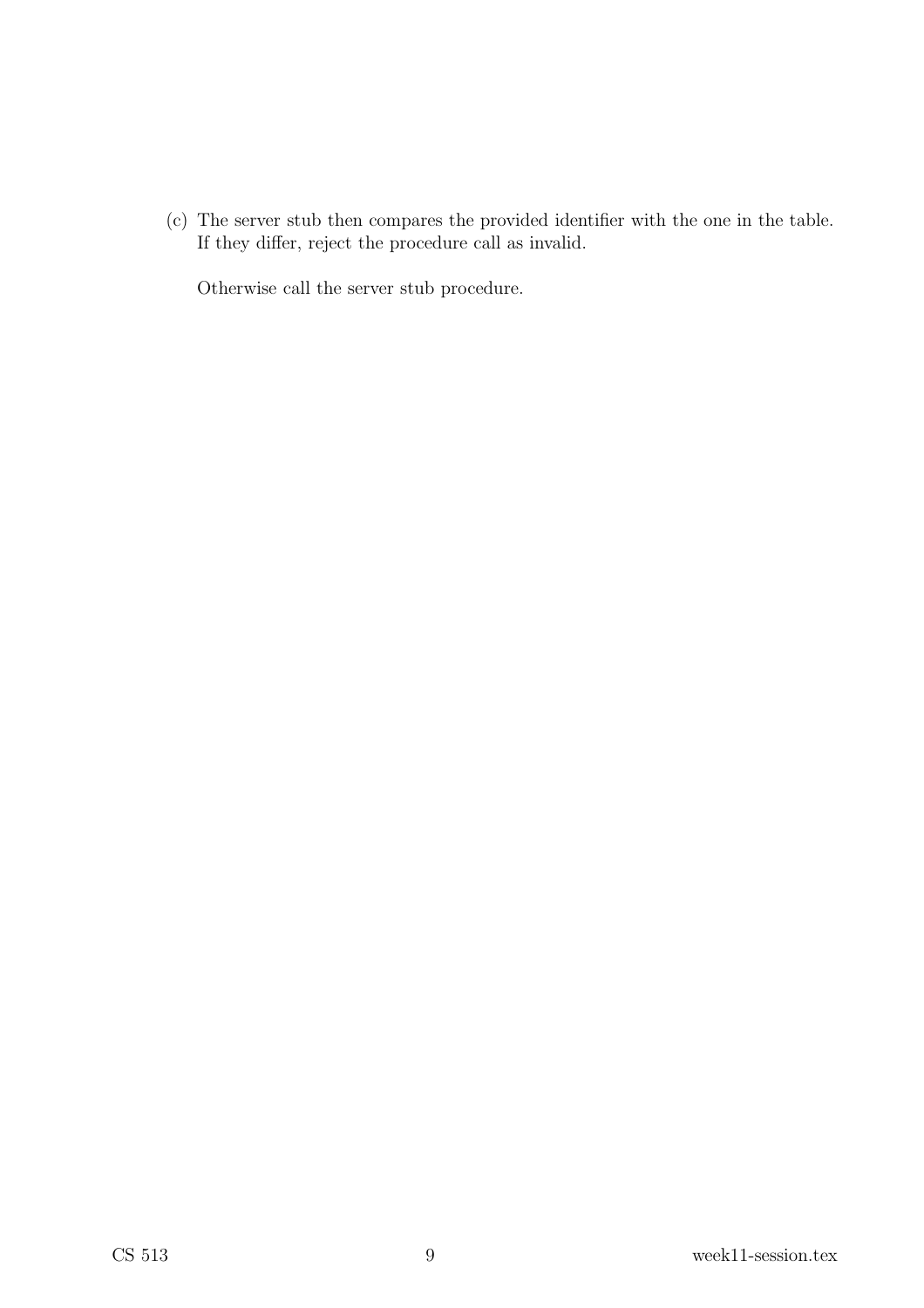#### Binding Notes

Note: The unique identifiers in the export table change whenever a server crashes and restarts, allowing the client to detect server restarts between calls. In those cases where a client doesn't care if the server has restarted, it simply rebinds to another instance of the interface and restarts the remote call.

Note: Identifiers are managed by the server and are not stored in the Grapevine database. Storing them in the Grapevine database would reduce the number of messages exchanged during the binding phase. However, the current approach greatly reduces the load on the Grapevine servers. In most cases, when a server exports an interface to Grapevine, the entry will have been registered previously, and no updates to the database are required (updates are expensive because the database is distributed).

Using Grapevine's database provides *late binding*. Binding callers to specific servers at runtime makes it possible to move the server to another machine without requiring changes to client software.

Finally, the separate registering of types and instances provides great flexibility. Rather than binding to a specific instance, a client asks for a specific type. Because all instances of a type implement the same interface, the RPC support routines would take the list of instances returned by Grapevine and chose the one that is closest to the client.

How is binding done on other systems?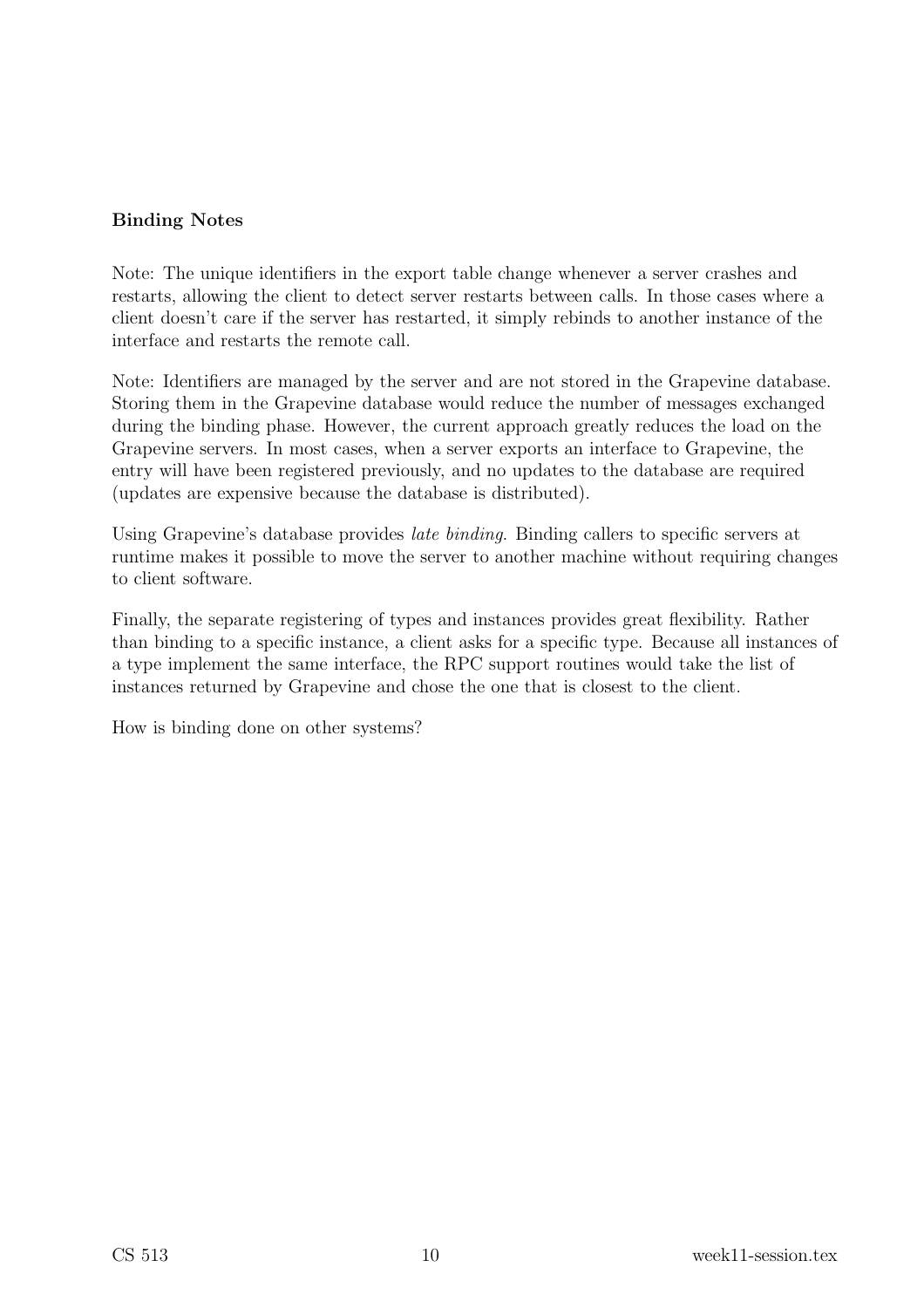### Semantics of RPC

Unlike normal procedure calls, many things can go wrong with RPC. Normally, a client will send a request, the server will execute the request and then return a response to the client. What are appropriate semantics for server or network failures? Possibilities:

- 1. Just hang forever waiting for the reply that will never come. This models regular procedure call. If a normal procedure goes into an infinite loop, the caller never finds out. Of course, few users will like such semantics.
- 2. Time out and raise an exception or report failure to the client. Of course, finding an appropriate timer value is difficult. If the remote procedure takes a long time to execute, a timer might time-out too quickly.
- 3. Time out and retransmit the request.

While the last possibility seems the most reasonable, it may lead to problems. Suppose that:

- 1. The client transmits a request, the server executes it, but then crashes before sending a response. If we don't get a response, is there any way of knowing whether the server acted on the request?
- 2. The server restarts, and the client retransmits the request. What happens? Now, the server will reject the retransmission because the supplied unique identifier no longer matches that in the server's export table. At this point, the client can decide to rebind to a new server and retry, or it can give up.
- 3. Suppose the client rebinds to the another server, retransmits the request, and gets a response. How many times will the request have been executed? At least once, and possibly twice. We have no way of knowing.

Operations that can safely be executed twice are called idempotent. For example, fetching the current time and date, or retrieving a particular page of a file.

Is deducting \$10,000 from an account idempotent? No. One can only deduct the money once. Likewise, deleting a file is not idempotent. If the delete request is executed twice, the first attempt will be successful, while the second attempt produces a "nonexistent file" error.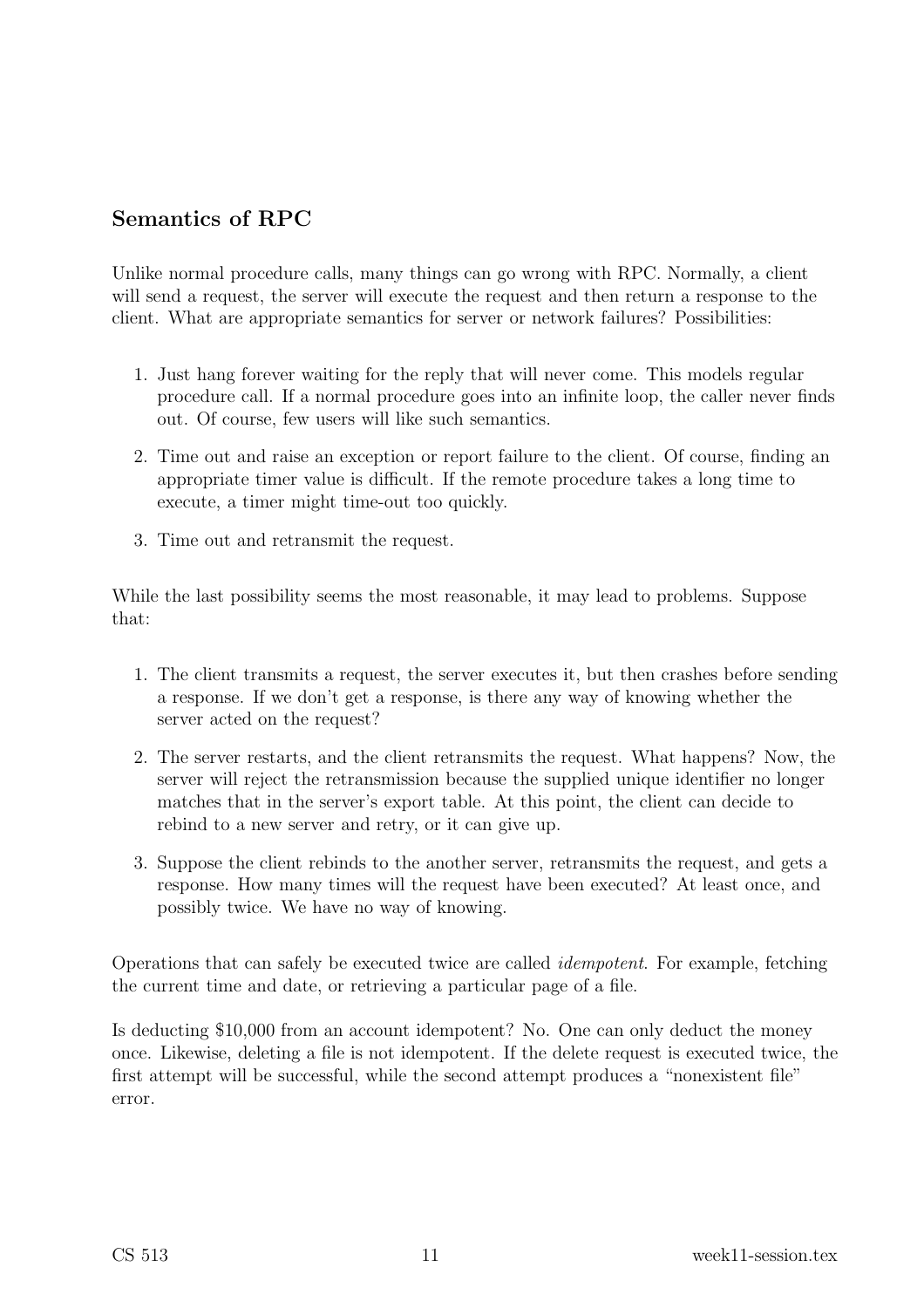#### RPC Semantics

While implementing RPC, B&N determined that the semantics of RPCs could be categorized in various ways:

- Exactly once: The most desirable kind of semantics, where every call is carried out exactly once, no more and no less. Unfortunately, such semantics cannot be achieved at low cost; if the client transmits a request, and the server crashes, the client has no way of knowing whether the server had received and processed the request before crashing.
- At most once: When control returns to the caller, the operation will have been executed no more than once. What happens if the server crashes? If the server crashes, the client will be notified of the error, but will have no way of knowing whether or not the operation was performed.
- At least once: The client just keeps retransmitting the request until it gets the desired response. On return to the caller, the operation will have be performed at least one time, but possibly multiple times.